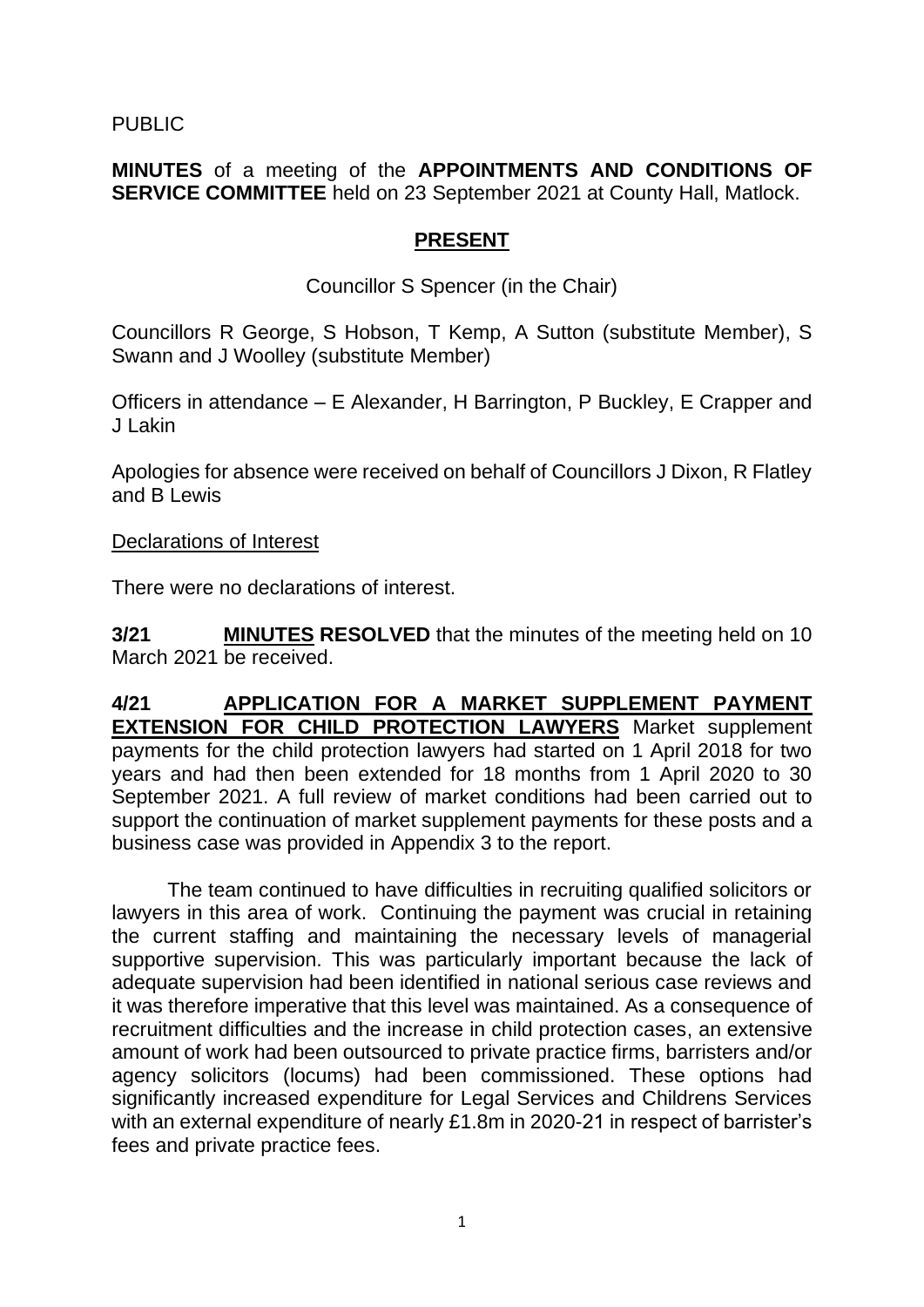Given the year on year increase in child protection legal work and the difficulty in recruiting staff a comprehensive review of the conduct of child protection litigation by Derbyshire County Council had been carried out jointly with Children's Services. The recommendations of this review were key to ensuring a longer-term service delivery model which met the Council's statutory duties towards the most vulnerable children and young people across the County. A two-year market supplement was approved for Child Protection Social Workers by this Committee on 10 March 2021 which was a further reflection that local authority child protection work in all its forms had experienced considerable difficulties with recruitment and retention. The Review proposed to increase the size of the team and to introduce a structure which would provide greater career progression and more opportunities to 'grow our own' solicitors through training programmes and apprenticeships. It was anticipated that if this new structure can be achieved that savings in excess of £350,000 would be achieved.

The Child Protection Litigation Review contained a significant number of recommendations regarding the structure of the DCC Legal Services child protection team and the conduct of child protection proceedings. In relation to the market supplement, the Review recommended that this should be continued for two years to support recruitment and retention of staffing pending the undertaking of a job evaluation exercise across Legal Services in relation to the lawyer grades. The revaluation was recommended to reflect the high level of responsibility and influence which the lawyer posts had in the field of child protection. In the meantime, it was proposed that the current market supplement of £5,000 per annum per lawyer across all levels be continued for a further two years to 30 September 2023 in order to implement and embed the recommendations of the Review. The continuation of the market supplement would ensure that the salary for the posts was competitive, particularly as regards Derby City Council where the salary was £5,558 higher on a permanent basis.

A summary of the current application of market supplements within the team was at Appendix 2 to the report and an application (business case) for the continuation of the payment was attached at Appendix 3. If approved it was proposed that the recommendations would be actioned with effect from 1 October 2021 for a period of two years, with a further review of market conditions taking place six month prior to the end of the two-year period.

**RESOLVED** that the committee (1) approves the application for the payment of a market supplement of £5,000 per annum per lawyer (pro rata), to the Child Protection Lawyer roles at Grades 12 to 14 inclusive;

(2) agrees that the market supplement will take effect from 1 October 2021 for a period of two years; and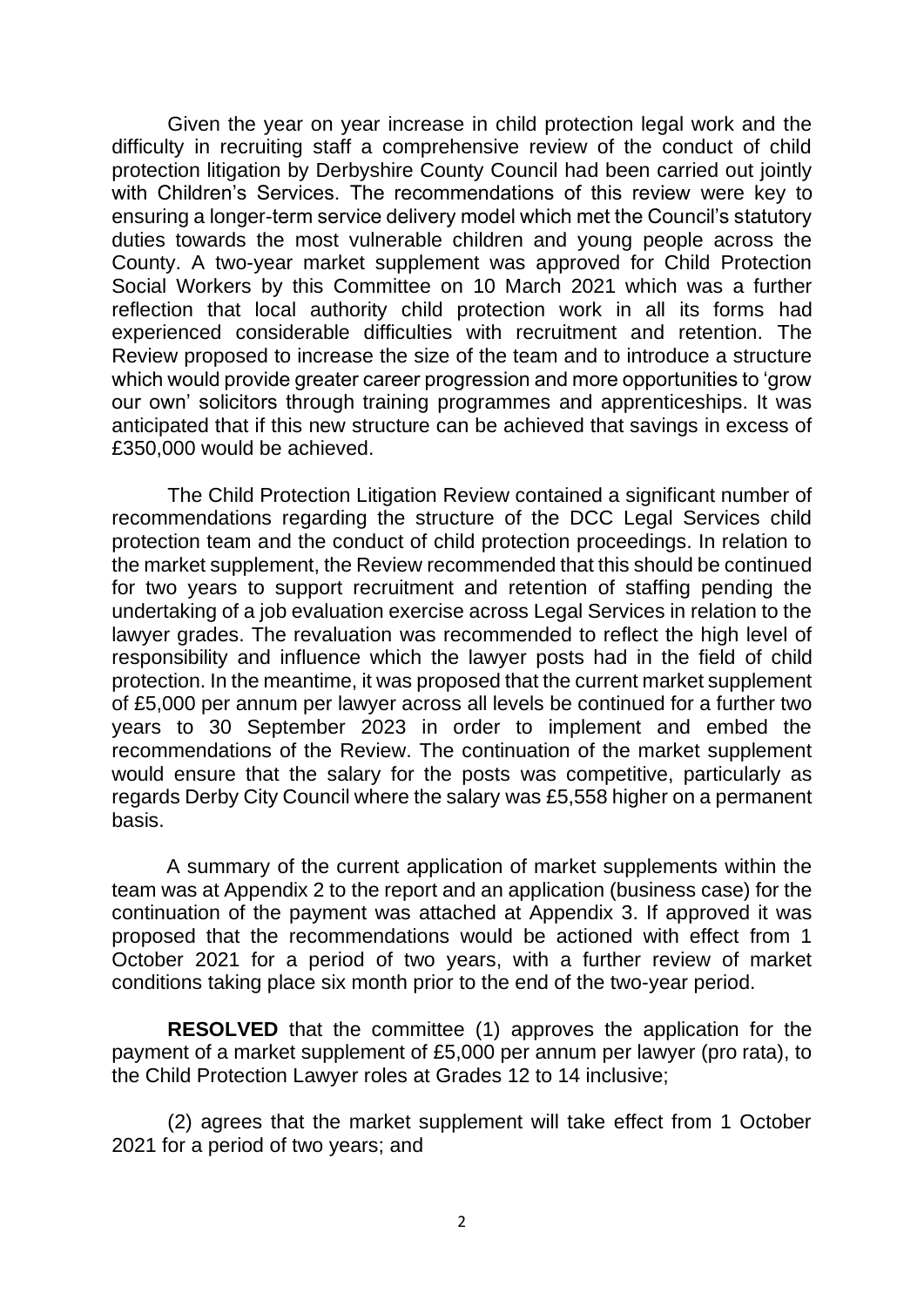(3) note that a further review of market conditions will take place six months prior to the end of the two-year period.

**5/21 REVIEW OF STANDBY, SLEEP-IN AND RECALL TO WORK (SSR) DUTY TERMS AND CONDITIONS** As a result of issues being raised by trade unions in 2020, the Council had agreed to review the terms and conditions of SSR duty. The review aimed to provide a clear set of terms and conditions relating to all aspects of SSR duty. The level of pay and remuneration aimed to be fair for all employees undertaking SSR duty reflective of the length of duty being undertaken.

The Council had undertaken a process of employee, manager and trade union engagement through a series of working groups and workstream meetings since January 2021. A summary of feedback from the engagement sessions was attached at Appendix 2 to the report. On 6 September 2021, the Council and Joint Trade Unions reached a collective agreement on a revised set of terms and conditions for SSR duty, that met the objectives of the review. The revised set of terms and conditions are outlined as follows:

Standby duty - Duty payment rates of £27.02 will apply for the first 8 hours of standby duty, with an additional basic rate payment of £3.38 for each twohour block thereafter up to 24 hours, providing payment for a 24-hour period at £54.06. The payment for any 8 or 2-hour block of time that spans into or out of a bank holiday will receive enhancement to double the duty payment rate. Any 8 or 2-hour block of time that was not within the bank holiday period would be paid at the basic duty payment rate. The rationale for having a minimum period of standby of 8 hours was to provide a payment that was reflective of the potential sacrifice if an employee were to be called out. The estimated additional cost to the council pay bill for the revised terms and conditions was estimated at £0.216m.

Sleep-in duty – It was proposed to maintain a flat rate sleep-in duty as the period of sleep-in duty was relatively static i.e. between 8-10 hours. In order to maintain parity with the proposed change to standby duty payment rate, the basic duty payment rates for sleep-in duty will be increased to £30.40. Where sleep-in duty spans into or out of a bank holiday, the duty would be enhanced to double the basic duty payment rate. The estimated additional cost to the Council pay bill for the revised terms and conditions was estimated at £0.046m.

Recall to work - The extent that recall duty payments were utilised within the Council was low with only 141 in 2019-20 reducing to 22 claims in 2020-21. It was proposed to reflect the following changes;

- The Council would remove the requirement to include the first 30 minutes working time within the duty payment. Based on an average pay rate for 141 claims, the additional cost would be £1.1k. Actual cost was lower due